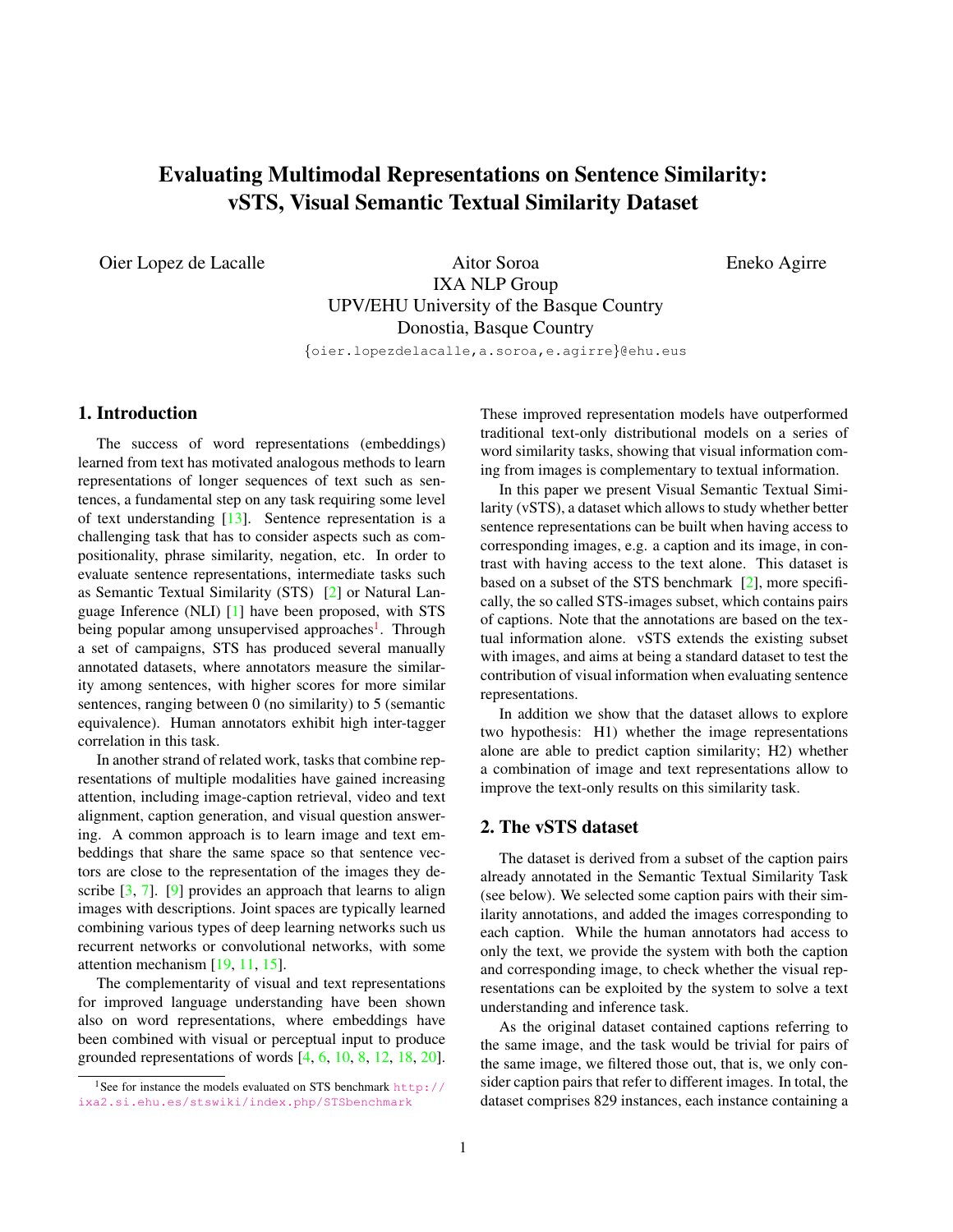<span id="page-1-3"></span>

| subset | #pairs | mean sim | std sim | #zeroes |
|--------|--------|----------|---------|---------|
| 2014   | 374    | 1.77     | 1.49    | 78      |
| 2015   | 445    | 1.69     | 1.44    | 81      |
| Total  | 819    | 1.72     | 1.46    | 159     |

<span id="page-1-1"></span>Table 1. Main statistics of the dataset.



<span id="page-1-0"></span>Figure 1. Similarity distribution of the visual STS dataset.

pair of images and their description, as well as a similarity value that ranges from 0 to 5. The instances are derived from the following datasets:

Subset 2014 This subset is derived from the Image Descriptions dataset which is a subset of the PASCAL VOC-2008 dataset [\[17\]](#page-2-16). PASCAL VOC-2008 dataset consists of 1,000 images and has been used by a number of image description systems. In total, we obtained 374 pairs (out of 750 in the original file).

Subset 2015 The subset is derived from Image Descriptions dataset, which is a subset of 8k-picture of Flickr. 8k-Flicker is a benchmark collection for sentence-based image description, consisting of 8,000 images that are each paired with five different captions which provide clear descriptions of the salient entities and events. We obtained 445 pairs (out of 750 in the original).

Score distribution Due to the caption pairs are generated from different images, strong bias towards low scores is expected (see Figure [1\)](#page-1-0). We measured the score distribution in the two subsets separately and jointly, and see that the two subsets follow same distribution. As expected, the most frequent score is 0 (Table [1\)](#page-1-1), but the dataset still shows wide range of similarity values, with enough variability.

### 3. Experiments

Experimental setting We split the vSTS dataset into development and test partitions, sampling 50% at random, while preserving the overall score distributions. In addition, we used part of the text-only STS benchmark dataset as a training set, discarding the examples that overlap with vSTS.

STS Models We checked four models of different complexity and modalities. The baseline is a word overlap model (OVERLAP), in which input texts are tokenized with white space, vectorized according to a word index, and similarity is computed as the cosine of the vectors. We also calculated the centroid of Glove word embeddings  $[16]$  (CAVERAGE) and then computed the cosine as a second text-based model.

| Model                                                                                                                                                                                                                                                                                                                                                                                                                                                                  |      |      | 10-fold xval on dev set | Test set |      |      |  |
|------------------------------------------------------------------------------------------------------------------------------------------------------------------------------------------------------------------------------------------------------------------------------------------------------------------------------------------------------------------------------------------------------------------------------------------------------------------------|------|------|-------------------------|----------|------|------|--|
| A - OVERLAP                                                                                                                                                                                                                                                                                                                                                                                                                                                            |      | 0.68 |                         | 0.64     |      |      |  |
| <b>B</b> - CAVERAGE                                                                                                                                                                                                                                                                                                                                                                                                                                                    |      | 0.65 |                         | 0.67     |      |      |  |
| $C$ - DAM                                                                                                                                                                                                                                                                                                                                                                                                                                                              | 0.71 |      |                         | 0.69     |      |      |  |
| D - RESNET50                                                                                                                                                                                                                                                                                                                                                                                                                                                           | 0.63 |      |                         | 0.61     |      |      |  |
| Combination                                                                                                                                                                                                                                                                                                                                                                                                                                                            | LR   | H)   | ∞                       | LR       | ⊕    |      |  |
| $A+D$                                                                                                                                                                                                                                                                                                                                                                                                                                                                  | 0.77 | 0.77 | 0.77                    | 0.76     | 0.75 | 0.75 |  |
| $B+D$                                                                                                                                                                                                                                                                                                                                                                                                                                                                  | 0.75 | 0.73 | 0.70                    | 0.76     | 0.73 | 0.70 |  |
| $C+D$                                                                                                                                                                                                                                                                                                                                                                                                                                                                  | 0.78 | 0.78 | 0.78                    | 0.77     | 0.77 | 0.78 |  |
| $\mathbf{1}$ , $\mathbf{1}$ , $\mathbf{1}$ , $\mathbf{1}$ , $\mathbf{1}$ , $\mathbf{1}$ , $\mathbf{1}$ , $\mathbf{1}$ , $\mathbf{1}$ , $\mathbf{1}$ , $\mathbf{1}$ , $\mathbf{1}$ , $\mathbf{1}$ , $\mathbf{1}$ , $\mathbf{1}$ , $\mathbf{1}$ , $\mathbf{1}$ , $\mathbf{1}$ , $\mathbf{1}$ , $\mathbf{1}$ , $\mathbf{1}$ , $\mathbf{1}$ ,<br>T1120T<br>the contract of the contract of the contract of the contract of the contract of the contract of the contract of |      |      |                         |          |      |      |  |

<span id="page-1-2"></span>

|  |  |  |  | Table 2. Pearson correlation $r$ results in development and test. |  |
|--|--|--|--|-------------------------------------------------------------------|--|
|  |  |  |  | Note that A, B and C are text-only, and D is image-only.          |  |

The third text-based model is the state of the art Decomposable Attention Model [\[14\]](#page-2-18) (DAM), trained on the STS benchmark dataset as explained above. Finally, we use the top layer of a pretrained resnet50 model [\[5\]](#page-2-19) to represent the images associated to text, and use the cosine for computing the similarity of a pair of images (RESNET50).

Model combinations We combined the predictions of text based models with the predictions of the image based model (see Table [2](#page-1-2) for specific combinations). Models are combined using addition  $(\oplus)$ , multiplication  $(\otimes)$  and linear regression (LR) of the two outputs. We use 10-fold crossvalidation on the development test for estimating the parameters of the linear regressor.

Results Table [2](#page-1-2) shows the results of the single and combined models. Among single models, as expected, DAM obtains the highest Pearson correlation (r). Interestingly, the results show that images alone are valid to predict caption similarity  $(0.61 r)$ . Results also show that image and sentence representations are complementary, with the best results for a combination of DAM and RESNET50 representations. These results confirm our hypotheses, and more generally, show indications that in systems that work with text describing the real world, the representation of the real world helps to better understand the text and do better inferences.

### 4. Conclusions and further work

We introduced the vSTS dataset, which contains caption pairs with human similarity annotations, where the systems can also access the actual images. The dataset aims at being a standard dataset to test the contribution of visual information when evaluating the similarity of sentences.

Experiments confirmed our hypotheses: image representations are useful for caption similarity and they are complementary to textual representations, as results improve significantly when two modalities are combined together.

In the future we plan to re-annotate the dataset with scores which are based on both the text and the image, in order to shed light on the interplay of images and text when understanding text.